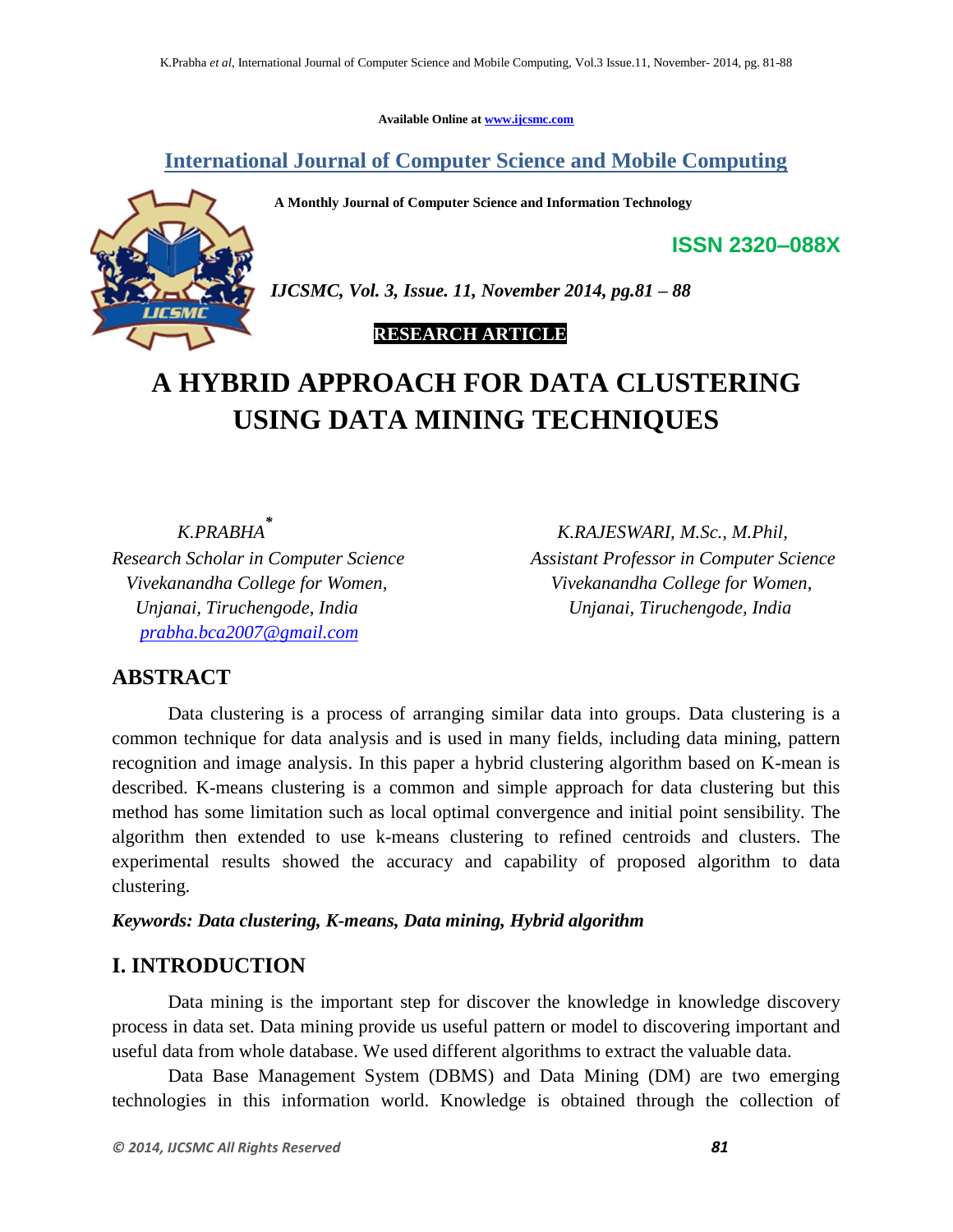information. Information is enriched in today"s business world. In order to maintain the information, a new systematic way has been used such as database. In this database, there are collection of data organized in the form of tuples and attributes. In order to obtain knowledge from a collection of data, business intelligence methods are used. Data Mining is the powerful new technology with great potential that help the business environments to focus on only the essential information in their data warehouse. Using the data mining technology, it is easy for decision making by improving the business intelligence.

Cluster Analysis is an effective method of analyzing and finding useful information in terms of grouping of objects from large amount of data. To group the data into clusters, many algorithms have been proposed such as k-means algorithm, Fuzzy C means, Evolutionary Algorithm and EM Method. These clustering algorithms groups the data into classes or clusters so that object within a cluster exhibit same similarity and dissimilar to other clusters. Thus based on the similar-ity and dissimilarity, the objects are grouped into clusters.

In this paper, a new hybrid algorithm is for business intelligence recommender system based on knowledge of users and frequent items. This algorithms works in three phases namely preprocessing, modelling and obtaining intelligence. First, the users are filtered based on thuser"s Profile and knowledge such as needs and preferences defined in the form of rules. This poses selection of features and data reduction from dataset. Second, these filtered users are then clustered using k-means clustering algorithm as a modelling phase. Third, identifies nearest neighbour for active users and generates recommendations by finding most frequent items from identified cluster of users. This algorithm is experimentally tested with e-commerce application for better decision making by recommending top n products to the active users.

# **II. RELATED WORKS**

Alexandre et al, presented a framework for mining association rules from transactions consisting of categorical items where the data has been randomized to preserve privacy of individual transactions. They analyzed the nature of privacy breaches and proposed a class of randomization operators that are much more effective than uniform randomization in limiting the breaches.

Jiaqi Wang et al, stated that Support vector machines (SVM) have been applied to build classifiers, which can help users make well-informed business decisions. The paper speeds up the response of SVM classifiers by reducing the number of support vectors. It was done by the Kmeans SVM (KMSVM) algorithm proposed in the paper. The KMSVM algorithm combines the K-means clustering technique with SVM and requires one more input parameter to be determined: the number of clusters.

M. H. Marghny et al, stated that Clustering analysis plays an important role in scientific research and commercial application. In the article, they proposed a technique to handle large scale data, which can select initial clustering center purposefully using Genetic algorithms (GAs), reduce the sensitivity to isolated point, avoid dissevering big cluster, and overcome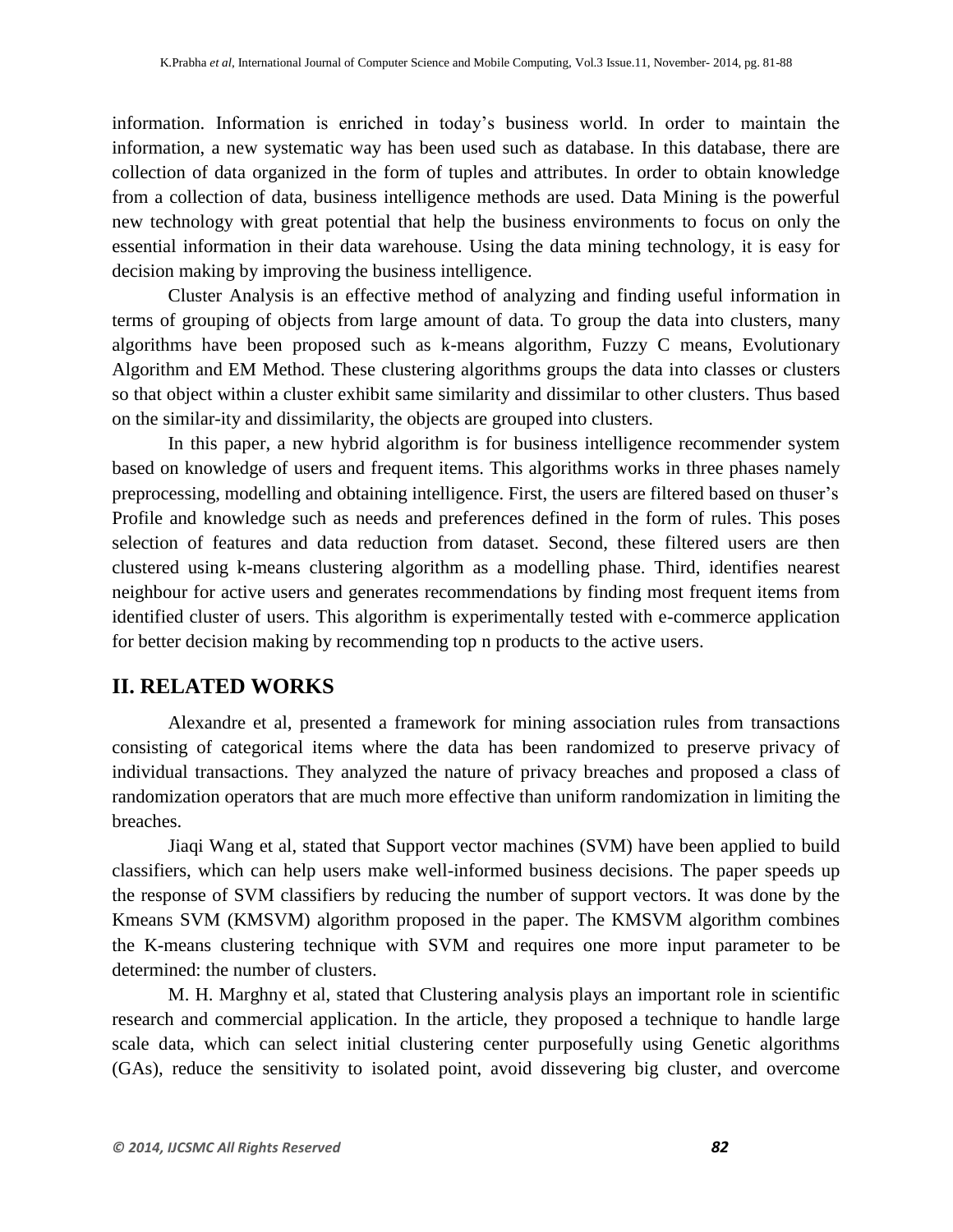deflexion of data in some degree that caused by the disproportion in data partitioning owing to adoption of multi-sampling.

Ravindra Jain, explained that data clustering was a process of arranging similar data into groups. A clustering algorithm partitions a data set into several groups such that the similarity within a group was better than among groups. In the paper a hybrid clustering algorithm based on K-mean and K-harmonic mean (KHM) was described. The result obtained from proposed hybrid algorithm was much better than the traditional K-mean & KHM algorithm.

David et al, described a clustering method for unsupervised classification of objects in large data sets. The new methodology combines the mixture likelihood approach with a sampling and sub sampling strategy in order to cluster large data sets efficiently. The method was quick and reliable and produces classifications comparable to previous work on these data using supervised clustering.

Hong Yu et al. performed comparative study on data mining for individual credit risk evaluation. The researcher referred Credit risk is referred to as the risk of loss when a debtor does not fulfill its debt contract and is of natural interest to practitioners in bank as well as to regulators.

Ji Dan et al. performed synthesized data mining algorithm based on clustering and decision tree. At present, they have accumulated abundant agriculture information data for the vast territory and diversity of crop resources. However, we just can visit a small quantity of data for lack of useful tools.

# **III. CLUSTERING ANALYSIS**

Clustering is a division of data into groups of similar objects. Representing the data by fewer clusters necessarily loses certain fine details, but achieves simplification. Clustering is the process of partitioning a set of objects into a finite number of k clusters so that the objects within each cluster are similar, while objects in different clusters are dissimilar.

Cluster analysis is an effective tool in scientific or managerial inquiry. The k-means clustering method is one of the simplest unsupervised learning algorithms for solving the wellknown clustering problem. The goal is to divide the data points in a data set into *K* clusters fixed a priori such that some metric relative to the centroids of the clusters (called the fitness function) is minimized. The algorithm consists of two stages: an initial stage and an iterative stage. The initial stage involves defining *K* initial centroids, one for each cluster. These centroids must be selected carefully because of differing initial centroids causes differing results. One policy for selecting the initial centroids is to place them as far as possible from each other. The second, iterative stage repeats the assignment of each data point to the nearest centroid and *K* new centroids are recalculated according to the new assignments. This iteration stops when a certain criterion is met, for example, when there is no further change in the assignment of the data points. Given a set of n data samples, suppose that we want to classify the data into *K* groups, the algorithm aims to minimize a fitness function, such as a squared error function defined as: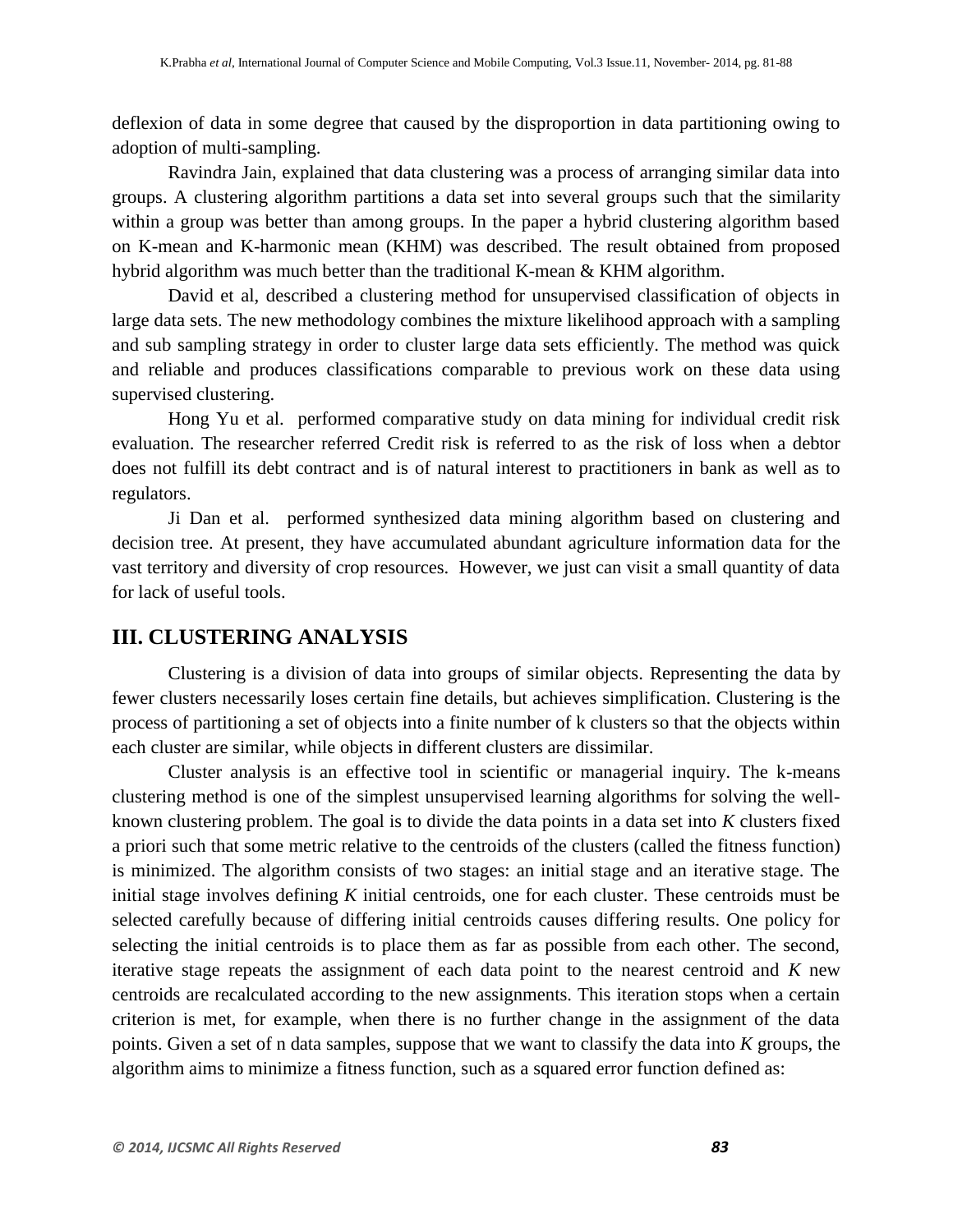$$
F = \sum_{j=1}^{K} \sum_{i=1}^{n} ||x_i^{(j)} - c_j||^2
$$
 (1)

where  $||xi^{(j)}-c_j||^2$  is a chosen distance measure between the *i*<sup>th</sup> data point of the data sample  $xi^{(j)}$ which was classified into the *j*<sup>th</sup> group) and the *j*<sup>th</sup> cluster center *cj,*  $1 = i = n$ ,  $1 = j = K$  and is an indicator of the distance of the n data samples from their respective cluster centroids. The kmeans clustering algorithm is summarized in the following steps :

• Place *K* points into the space represented by the objects that are being clustered. These points represent the initial group centroids.

- Assign each object to the group that has the closest centroid.
- When all objects have been assigned, recalculate the positions of the K centroids.

• Repeat steps 2 and 3 until a certain criterion is met, such as the centroids no longer moving or a preset number of iterations have been performed. This results in the separation of objects into groups for which the score of the fitness function is minimized.

### **IV. HYBRID ALGORITHM**

In this business world, there exists a lot of information. It is necessary to maintain the information for decision making in business environment. The decision making consists of two kinds of data such as Online Analytical Processing (OLAP) and Online Transactional Processing (OLTP).The former contains historical data about the business from the beginning itself and the later contains only day-to-day transactions on business. Based on these two kinds of data, decision making process can be carried out by means of a new hybrid algorithm based on frequent itemsets mining and clustering using k-means algorithm and knowledge of users in order to improve the business intelligence.

### **Algorithm:** Hybrid Algorithm **Input:**

The number of clusters *k.* Dataset D with *n* objects.

**Output:** A set of clusters Ck.

#### **Begin**

Identify the dataset D =  $\sum$  (A) = {a<sub>1</sub>, a<sub>2</sub>... a<sub>n</sub>} attributes/objects.

Outline the Consideration Column (CC) from D.

 $CC = D' = \sum (A') \{a'_1, a'_2, \ldots a'_m\}$ 

#### **Repeat**

Formulate the rules for identifying the similar objects.

 $\sum (R) = \sum (R) \infty$   $\sigma$  ( $a_{ii}$  (A')/D'), where i=1to n, j=1 to m.

 $S = f(X) / D$ , where S is the sample set containing identified column

 $FIS = value(S) > (SUP(X) and/or (SUP(X U Y) / SUP(X))),$ 

Where FIS is the frequent itemsets identified.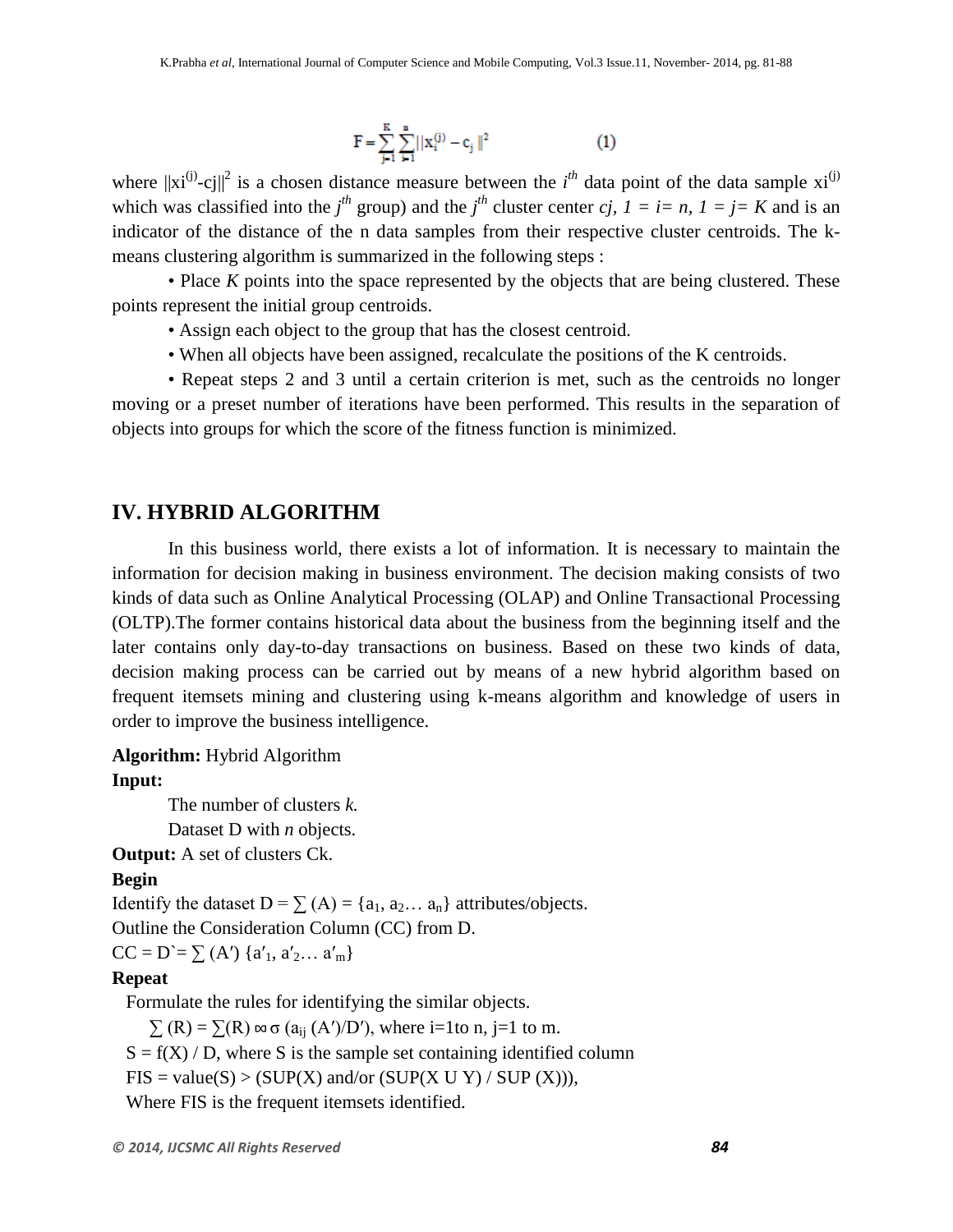$C_n(a_{ii}(A))$  > T from FIS, where T specifies the threshold value.

Generate the Resultant Dataset, D``

**Until** no further partition is possible in CC.

Identify the  $k$  initial mean vectors (centroids) from the objects of  $D^{\sim}$ .

**Repeat**

Compute the distance,  $\Box$  between the object  $a_i$  and the centroids  $c_j$ . Assign objects to cluster with min { $\partial$  ( $c_{ik}$ )} of all clusters

Recalculate the  $k$  new centroids  $c_i$  from the new cluster formed

**Until** reaching convergence

Find the nearest neighbour of active object

Generate recommendation from most frequent items of nearest neighbour

#### **End**



**Figure.1**. Flow chart of Hybrid Algorithm

### **V. PROPOSED WORK**

K-means clustering is a well known partitioning method. In this objects are classified as belonging to one of K-groups. The result of partitioning method is a set of K clusters, each object of data set belonging to one cluster. In each cluster there may be a centroid or a cluster representative. In case where we consider real-valued data, the arithmetic mean of the attribute vectors for all objects within a cluster provides an appropriate representative; alternative types of centroid may be required in other cases.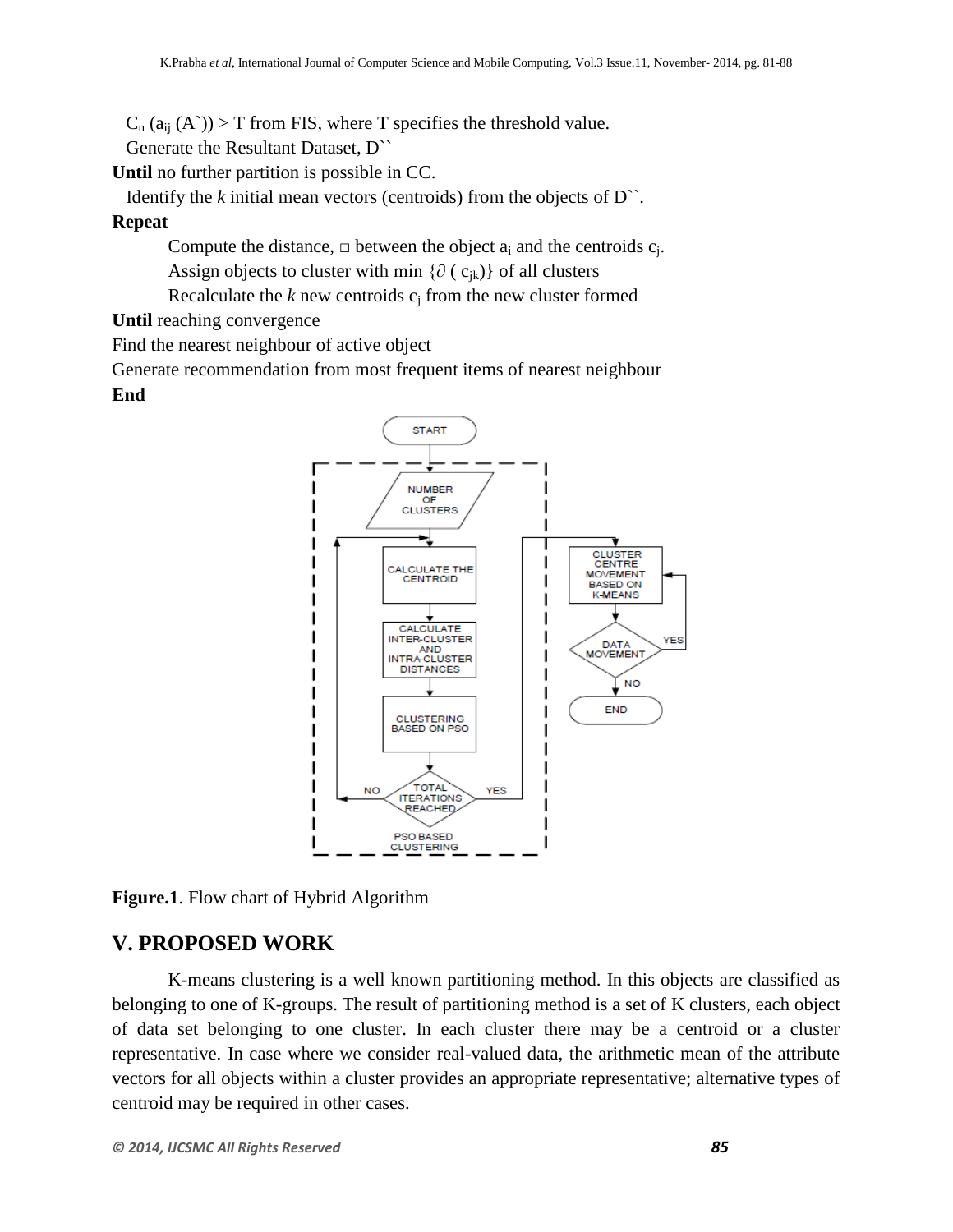### **Steps of K-Means Clustering**

K-means algorithm was developed by Macqueen which aims to find the cluster centers,  $(c_1, \ldots, c_K)$ , in order to minimize the sum of the squared distances (Distortion, D) of each data point (xi) to its nearest cluster centre (ck), as shown in Equation below where d is some distance function. Typically, d is chosen as the Euclidean distance. The steps of K-means algorithm are shown as follows:

*(1) Initialize K centre locations*  $(c_1, \ldots, c_K)$ *.* 

*(2) Assign each*  $x_i$  *to its nearest cluster centre*  $c_k$ *.* 

- *(3) update each cluster centre ck as the mean of all xi that have been assigned as closest to it.*
- *(4)* Calculate  $D = \sum_{i=1}^{n} [min_{k=(1...k)} d (xi, ci)]^2$
- *(5) If the value of D has converged, then return (c1, . . . , cK); else go to Step 2.*

### **Main advantages:**

1. K-means clustering is very Fast, robust and easily understandable. If the data set is well separated from each other data set, then it gives best results.

2. The clusters do not having overlapping character and are also non-hierarchical in nature.

### **Main disadvantages:**

1. In this algorithm, complexity is more as compared to others

2. Need of predefined cluster centers.

3. Handling any of empty Clusters: One more problems with K-means clustering is that empty clusters are generated during execution, if in case no data points are allocated to a cluster under consideration during the assignment phase. The experimental results demonstrated that the proposed ranking based K-means algorithm produces better results than that of the existing kmeans algorithm.

# **VI. EXPERIMENTAL RESULTS**

Experiments have been performed on five data sets including Iris, WDBC, Sonar, Glass and Wine that were selected from standard data set UCI. Which the characteristics of each of them are described in the following:

**Iris (fisher's iris plants database):** This data set is according to the Iris flowers recognition that has three different classes and each class consists of 50 samples. Every sample has four attributes.

**WDBC (Wisconsin diagnostic breast cancer):** this data set is about breast cancer that is collected at the University of Wisconsin. That has two different classes including 357 and 212 samples. In this data set, each sample has 30 features.

**Sonar:** this data set is about sonar signals of submarine that totally has 208 samples. In this data set, Sonar signals divided in two classes including 111 and 97 samples with 60 features.

**Glass (glass identification database):** this data set is about several types of glass that has totally 214 samples in 6 classes. These classes are about building\_windows\_float\_processed,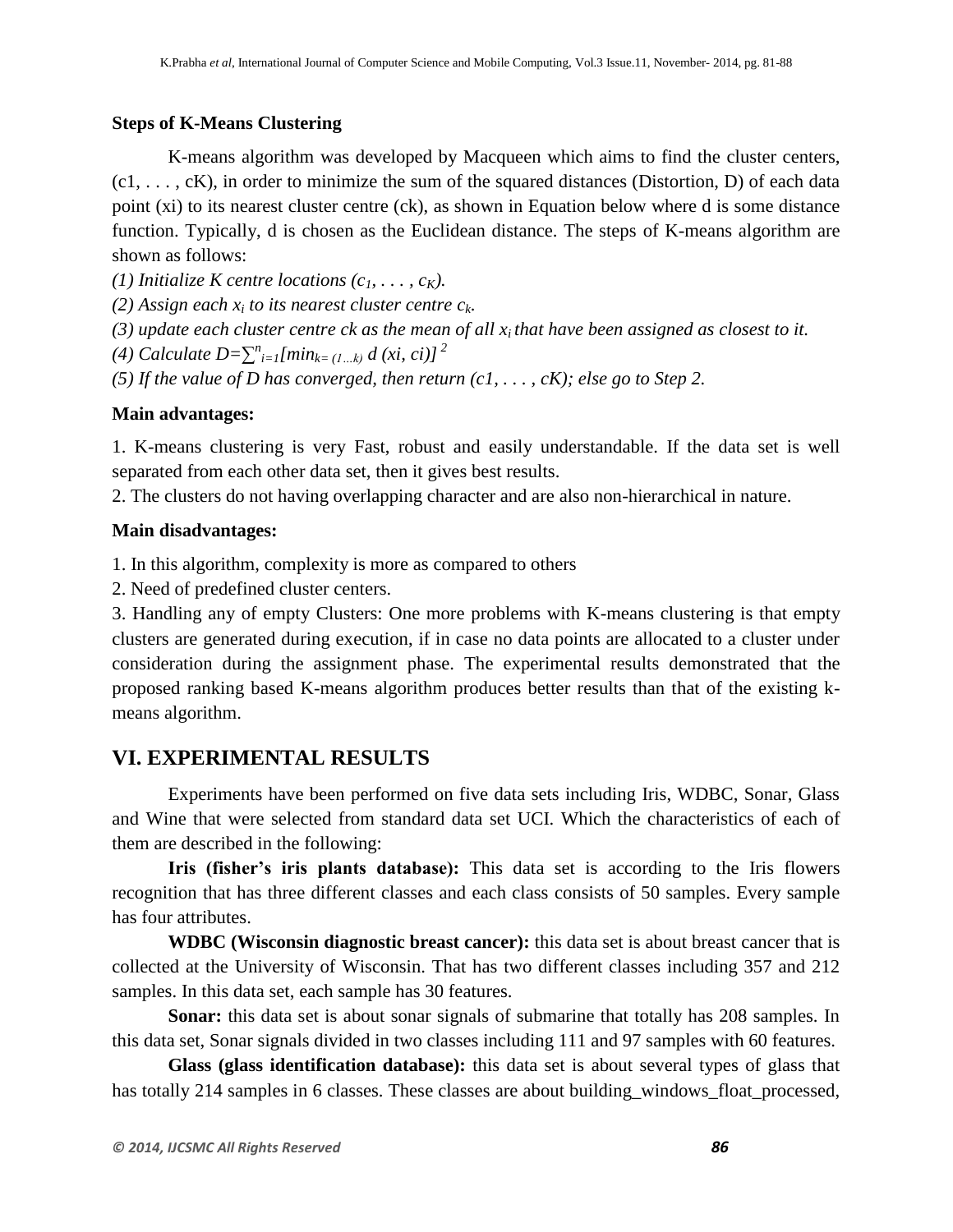vehicle\_windows\_float\_processe, containers, containers, ableware, building\_windows\_non\_float\_processed and headlamps and each data has 9 attributes.

**Wine (wine recognition data):** This data set is regarding to drinks recognition that totally has 178 samples classified into three different classes including 59, 71 and 48 samples, respectively. In this data set, each sample has 13 attributes.

**Table 1:** COMPARISON OF INTRA-CLUSTER DISTANCE BETWEEN DIFFERENT METHODS FOR IRIS DATA SET.

| lgorithm<br>лы                 | <b>Best</b>             | Tean                               | $.$ Dev                  |
|--------------------------------|-------------------------|------------------------------------|--------------------------|
| $\mathbf{r}$<br>:-means<br>- K | $\sim$<br>$\sim$<br>ے ب | $\overline{\phantom{m}}$<br>ن کا ک | n4<br>11.J<br>$\sim$ $-$ |

**Table 2:** COMPARISON OF INTRA-CLUSTER DISTANCE BETWEEN DIFFERENT METHODS FOR WDBC DATA.

| <b>Algorithm</b> | Best               | <b>Mean</b>                   | $\blacksquare$<br><b>Std.Dev</b> |
|------------------|--------------------|-------------------------------|----------------------------------|
| .-means<br>K     | hД<br>ت کے و<br>"" | $\sim$ $\sim$<br>ЧД<br>ت سه . | JJ <i>LLL</i> .1                 |

**Table 3:** COMPARISON OF INTRA-CLUSTER DISTANCE BETWEEN DIFFERENT METHODS FOR SONAR DATA.

| lgorithm                       | <b>Best</b>                                     | -      | $\blacksquare$ |
|--------------------------------|-------------------------------------------------|--------|----------------|
| <b>TILE</b>                    |                                                 | Mean   | ud.Dev         |
| $\mathbf{r}$<br>:-means<br>- K | $-$<br>Ò<br>ີ າ4. .<br>$\overline{\phantom{m}}$ | 235.06 | . .<br>0.1J    |

**Table4:** COMPARISON OF INTRA-CLUSTER DISTANCE BETWEEN DIFFERENT METHODS FOR GLASS DATA.

| <b>Lgorithm</b><br>лір | <b>Best</b>          | Mean                                                                 | <b>⊿td.Dev</b>                    |
|------------------------|----------------------|----------------------------------------------------------------------|-----------------------------------|
| a-means<br>K           | 3.42<br>$1^{\prime}$ | $\sim$<br>$^{\prime}$ $^{\prime}$<br>$\cdot \circ \cdot$<br><u>_</u> | $\sim$<br>$\cap$ $\subset$<br>ے ت |

**Table 5:** COMPARISON OF INTRA-CLUSTER DISTANCE BETWEEN DIFFERENT METHODS FOR WINE DATA.

| <b>Algorithm</b> | <b>Best</b> | <b>Mean</b> | <b>Std.Dev</b> |
|------------------|-------------|-------------|----------------|
| k-means<br>.     | 6555.68     | 7662.73     | 1878.07<br>101 |

# **VII. CONCLUSION**

In this paper, a new hybridizes method based on k-means clustering method proposed to cluster data. In the proposed method, to find optimal cluster centers and then initialized the kmeans algorithm with this centers to refine the centers. This method applies to 5 dataset. Experimental results for optimizing fitness function related to intra-cluster distance showed that the proposed obtained results that are relatively stable in different performance.